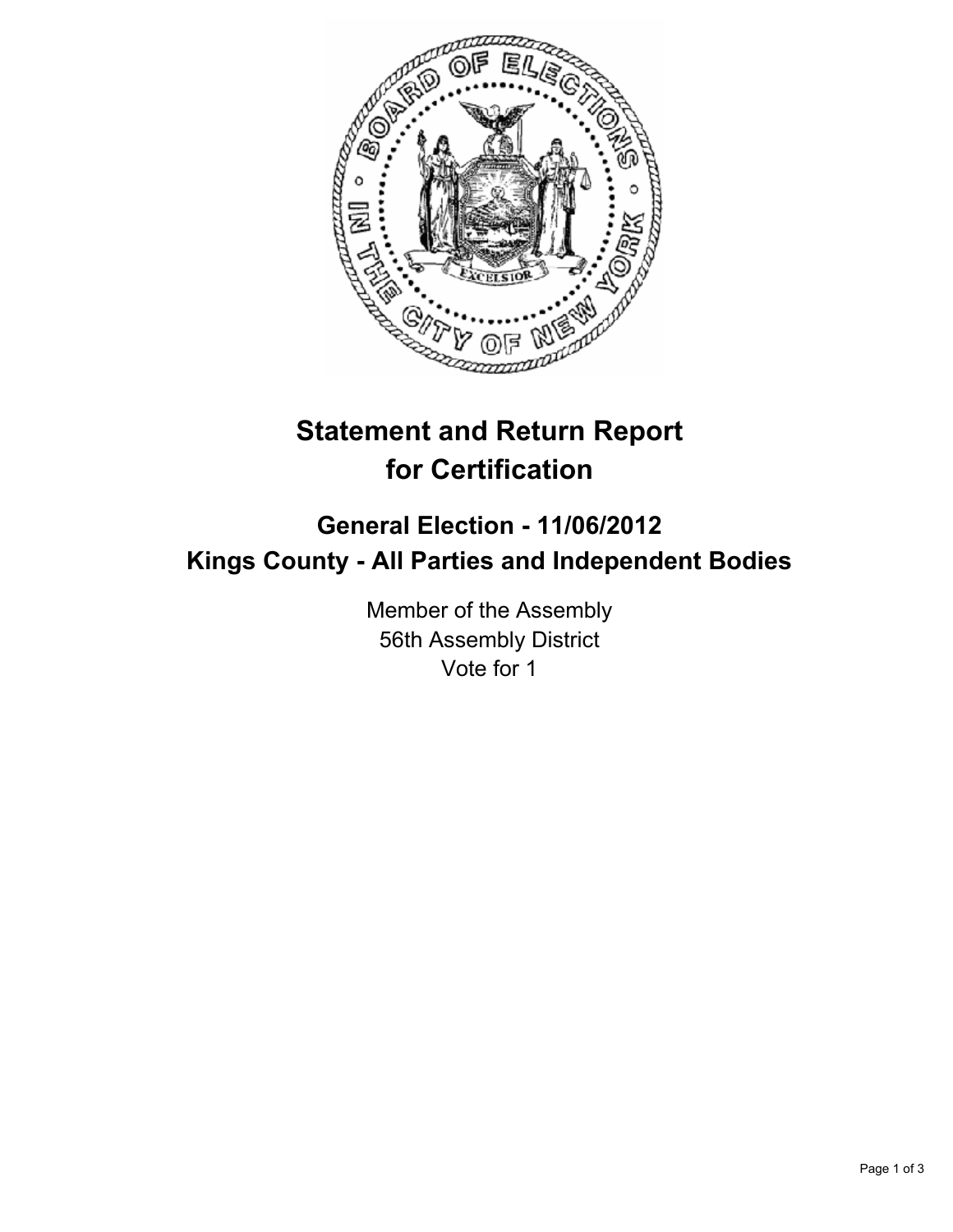

## **Assembly District 56**

| <b>PUBLIC COUNTER</b>                                    | 36,723 |
|----------------------------------------------------------|--------|
| <b>EMERGENCY</b>                                         | 28     |
| <b>ABSENTEE/MILITARY</b>                                 | 652    |
| <b>FEDERAL</b>                                           | 101    |
| SPECIAL PRESIDENTIAL                                     | 0      |
| <b>AFFIDAVIT</b>                                         | 5,187  |
| <b>Total Ballots</b>                                     | 42,691 |
| Less - Inapplicable Federal/Special Presidential Ballots | (101)  |
| <b>Total Applicable Ballots</b>                          | 42,590 |
| ANNETTE M. ROBINSON (DEMOCRATIC)                         | 36,891 |
| FRANCENIA SIMS-HALL (REPUBLICAN)                         | 510    |
| ANTHONY T JONES (WRITE-IN)                               | 1      |
| ANTHONY T. JONES (WRITE-IN)                              | 5      |
| BILAL MALIK (WRITE-IN)                                   | 1      |
| ERIM MARKEY (WRITE-IN)                                   | 1      |
| JASON DOPSON (WRITE-IN)                                  | 1      |
| L JOY WILLIAMS (WRITE-IN)                                | 1      |
| PATRICIA PATTERSON (WRITE-IN)                            | 1      |
| STEPHANIE A JONES (WRITE-IN)                             | 1      |
| STEPHEN MILLER (WRITE-IN)                                | 1      |
| UNATTRIBUTABLE WRITE-IN (WRITE-IN)                       | 5      |
| <b>Total Votes</b>                                       | 37,419 |
| Unrecorded                                               | 5,171  |